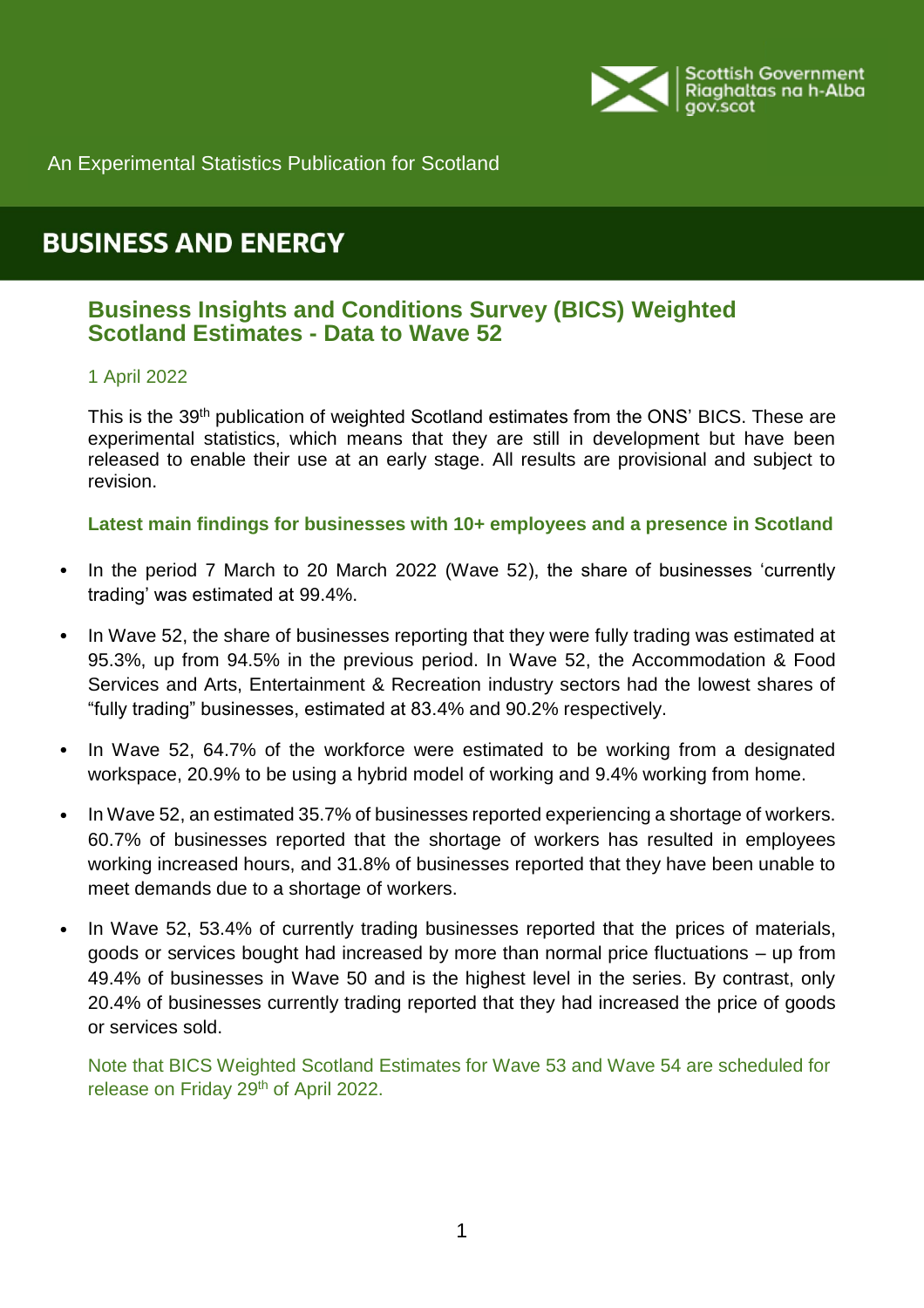# **Contents**

| Latest main findings for businesses with 10+ employees and a presence in |  |
|--------------------------------------------------------------------------|--|
|                                                                          |  |
|                                                                          |  |
|                                                                          |  |
|                                                                          |  |
|                                                                          |  |
|                                                                          |  |
|                                                                          |  |
|                                                                          |  |
|                                                                          |  |
|                                                                          |  |
|                                                                          |  |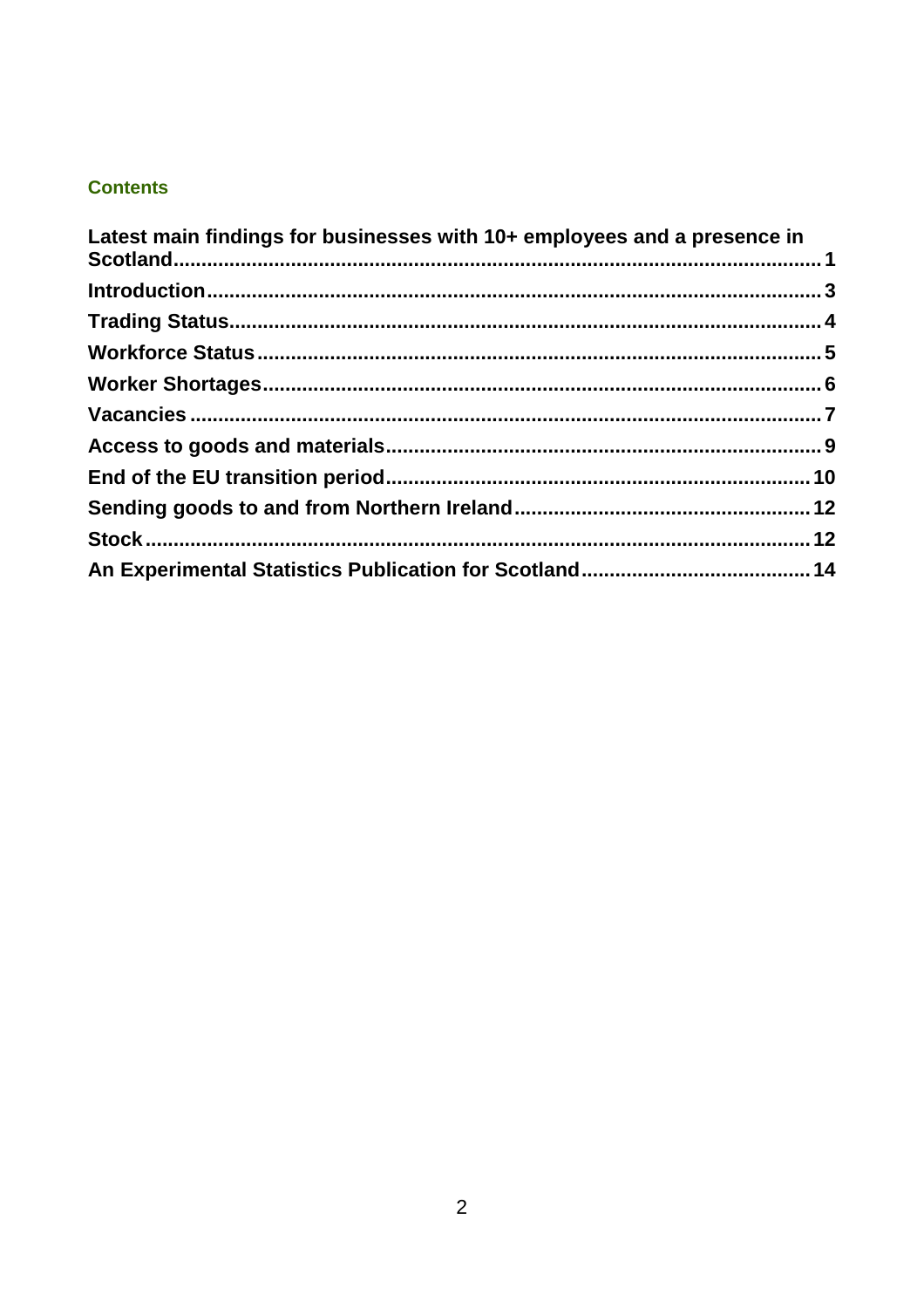#### <span id="page-2-0"></span>**Introduction**

The ONS' BICS is a voluntary fortnightly business survey, which captures businesses' responses on how their turnover, workforce, prices, trade and business resilience have been affected by current conditions, including the coronavirus (COVID-19) pandemic and the end of the EU transition period.

BICS stands for the Business Insights and Conditions Survey (BICS) – previous to Wave 24, the survey was called "Business Impact of Coronavirus (COVID-19) Survey". The BICS was renamed to reflect the current question set, which goes wider than the impact of the coronavirus (COVID-19).

Currently, the main [Scottish BICS results published by the Office for National Statistics](https://www.ons.gov.uk/economy/economicoutputandproductivity/output/datasets/businessinsightsandimpactontheukeconomy) are unweighted which means that we can only make inferences about the businesses that have responded.<sup>1</sup> Weighting the BICS responses enables us to produce estimates for Scottish businesses more generally, not just those that have responded. The ONS has provided the Scottish Government with the BICS microdata<sup>2</sup>, which we have used to develop the weighted Scotland estimates. More information on the weighting method we have used for these early estimates and our plans for future developments is provided here: [BICS](https://www.gov.scot/publications/bics-weighted-scotland-estimates-data-to-wave-12/)  [weighted Scotland estimates: data to wave 12.](https://www.gov.scot/publications/bics-weighted-scotland-estimates-data-to-wave-12/)

The weighted Scotland estimates, in this publication, are for businesses with 10 or more employees. The weighted Scotland estimates are for businesses that have a presence in Scotland, as opposed to only those businesses headquartered in Scotland. Having a presence in Scotland means that the business has a local unit or site (e.g. shop, office, factory) in Scotland. In terms of the base of the estimates 9,638 businesses responded to the Wave 52 BICS UK-wide - 1,278 of these responding businesses had a presence in Scotland. Excluding the micro businesses (those with less than 10 employees) takes the base for the weighted Scotland estimates down to 1,152 responding businesses in Wave 52. The weighted Scotland estimates are derived from results collected from UK businesses for the UK as a whole, but weighted by business counts or employment in Scotland. Currently no account is being made for regional differences between business sites.

The coverage of the ONS BICS includes most sectors of the Scottish economy; however, the public sector is excluded, as is 'Section A – Agriculture, forestry & fishing', 'Section D – Electricity, gas, steam & air conditioning supply' and 'Section K – Financial & insurance activities'.

l <sup>1</sup> Note that on the 17th of February 2022 ONS published [Understanding the business impacts of local and](https://www.ons.gov.uk/businessindustryandtrade/business/businessservices/articles/businessinsightsandimpactontheukandsubnationaleconomy/february2022)  [national restrictions, UK: February 2022](https://www.ons.gov.uk/businessindustryandtrade/business/businessservices/articles/businessinsightsandimpactontheukandsubnationaleconomy/february2022) – this provides an analysis of weighted data for areas within the UK (including Scotland). This latest ONS sub-national analysis breaks down the business base into single-site and multi-site businesses. This differs to the approach taken for the Scottish Government estimates presented here which include single-site and multi-site businesses together, and the Scottish Government estimates are constrained to businesses with 10 or more employees.

<sup>&</sup>lt;sup>2</sup> The BICS microdata can be accessed, by accredited researchers, via the [Secure Research Service \(SRS\).](https://www.ons.gov.uk/aboutus/whatwedo/statistics/requestingstatistics/approvedresearcherscheme)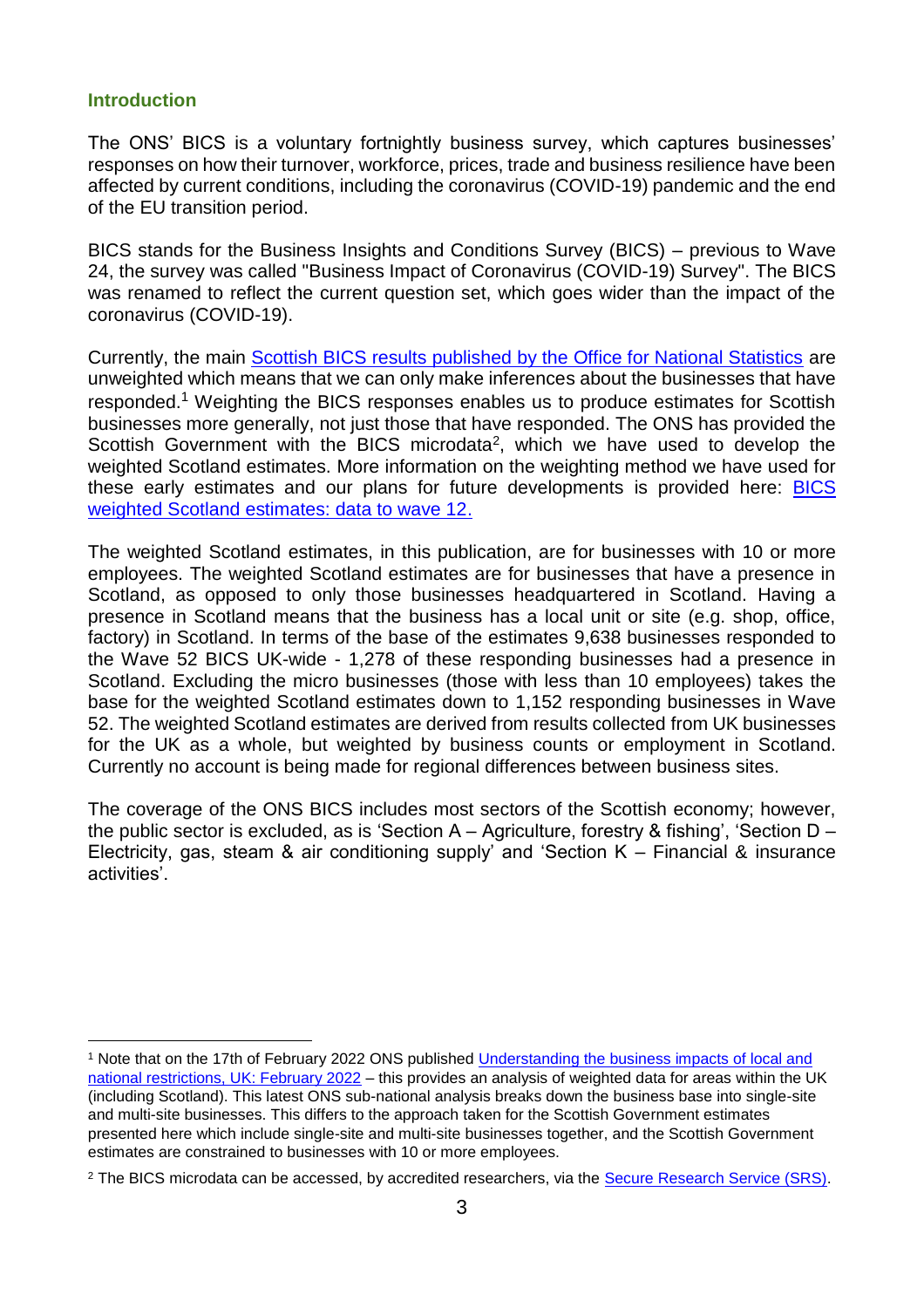## <span id="page-3-0"></span>**Trading Status**

The BICS asks businesses about their trading status: the specific question<sup>3</sup> asked is shown below. Businesses were asked for their current trading status at the time of completion of the survey questionnaire (7 March to 20 March 2022 in Wave 52).

**Trading Status Question:** Which of the following statements best describes your business's trading status?

- Currently fully trading
- Currently partially trading
- Paused trading but intends to restart in the next two weeks
- Paused trading and does not intend to restart in the next two weeks
- Has permanently ceased trading

'Currently fully trading' and 'Currently partially trading' have been combined to 'Currently Trading'.

Figure 1: In the period 7 March to 20 March 2022 (Wave 52), the share of businesses 'currently trading' was estimated at 99.4%.



*Wave 52*

 $\overline{a}$ 

<sup>3</sup> The ONS publishes all the questions for each wave at:

[https://www.ons.gov.uk/peoplepopulationandcommunity/healthandsocialcare/conditionsanddiseases/articles/](https://www.ons.gov.uk/peoplepopulationandcommunity/healthandsocialcare/conditionsanddiseases/articles/businessimpactofcovid19surveyquestions/previousReleases) [businessimpactofcovid19surveyquestions/previousReleases](https://www.ons.gov.uk/peoplepopulationandcommunity/healthandsocialcare/conditionsanddiseases/articles/businessimpactofcovid19surveyquestions/previousReleases)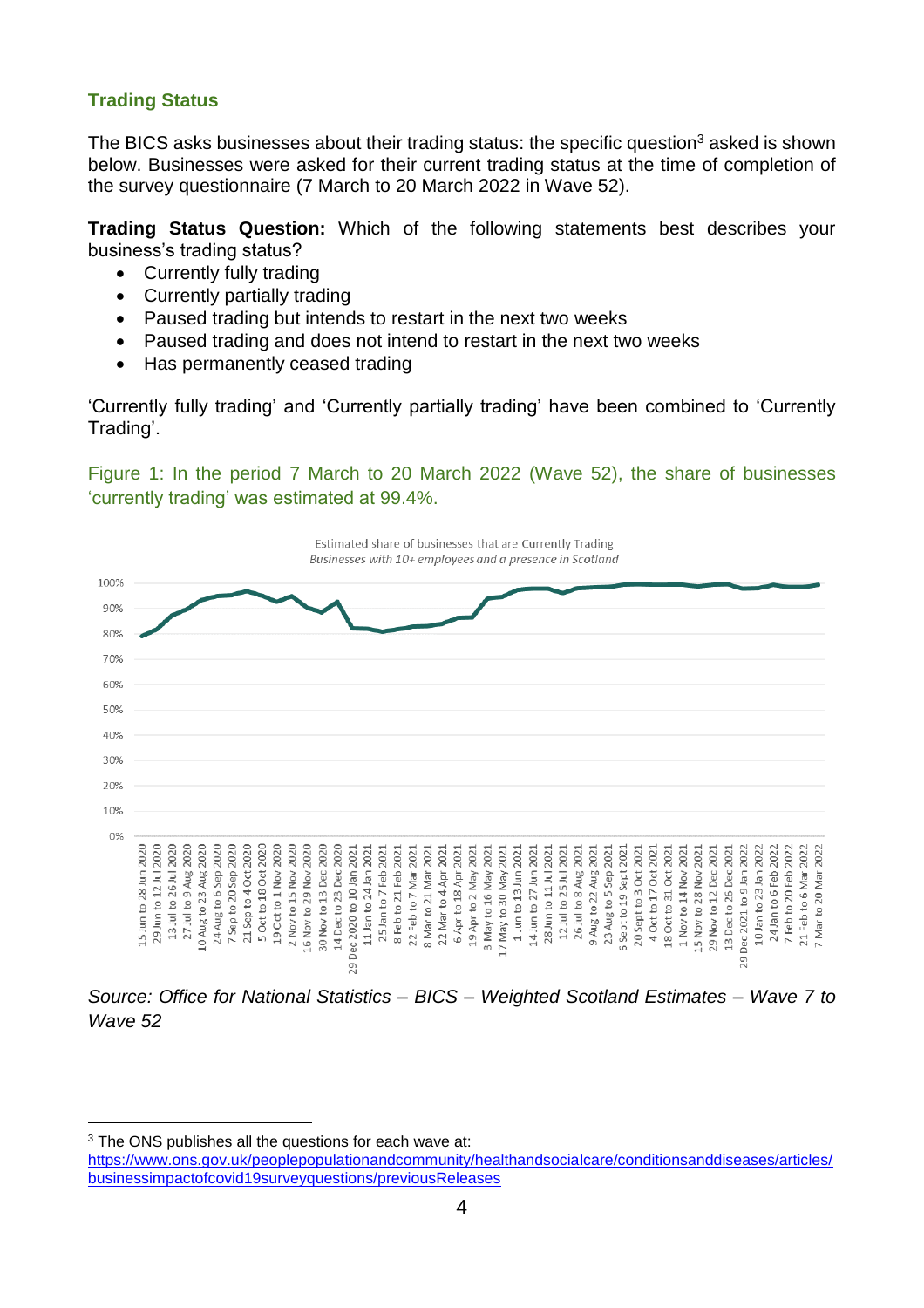Figure 2: In Wave 52, the share of businesses reporting that they were fully trading was estimated at 95.3%, up from 94.5% in the previous period. In Wave 52, the Accommodation & Food Services and Arts, Entertainment & Recreation industry sectors had the lowest shares of "fully trading" businesses, estimated at 83.4% and 90.2% respectively.



*Source: Office for National Statistics – BICS – Weighted Scotland Estimates – Wave 52*

## <span id="page-4-0"></span>**Workforce Status**

The BICS asks businesses that have not permanently stopped trading (i.e. 'Currently Trading' or 'Paused Trading'), about the status of their workforce. Note that businesses were asked about the status of their workforce in the last two weeks and so responses will be from the time of completion of the survey questionnaire (7 March to 20 March 2022 for Wave 52) with the full question reference period (looking back at the last two weeks) covering 21 February to 20 March 2022 for Wave 52.

**Workforce Status Question:** In the last two weeks, approximately what percentage of your business's workforce were:

- Working from a designated workspace
- Made permanently redundant
- Using a hybrid model of working
- Working from home
- On sick leave or not working due to coronavirus (COVID-19) symptoms, self-isolation or quarantine
- **Other**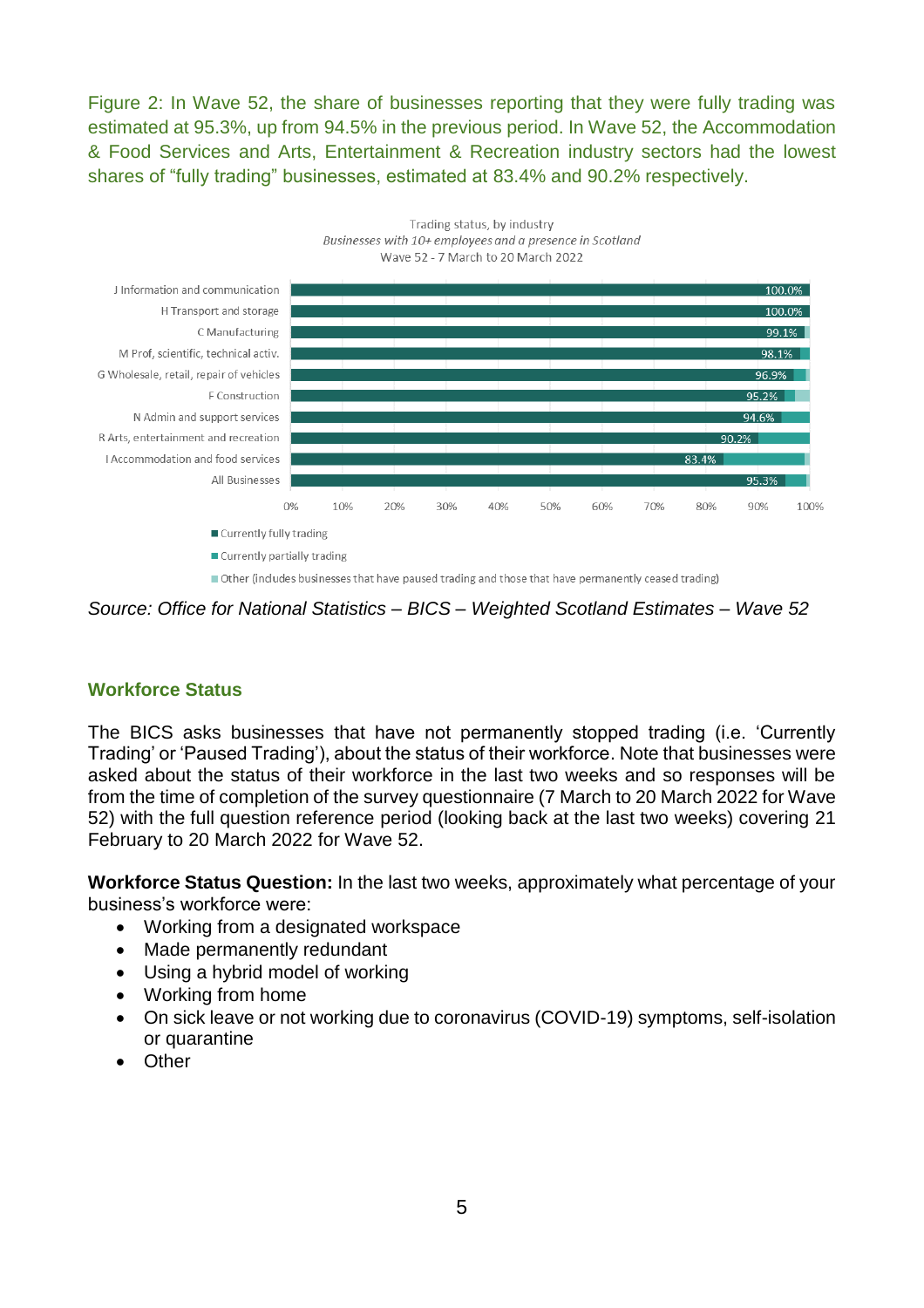Figure 3: In Wave 52, 64.7% of the workforce were estimated to be working from a designated workspace, 20.9% to be using a hybrid model of working and 9.4% working from home. In the latest period, the industry sectors with the lowest proportion of the workforce working from a designated workspace were the Information & Communication and Professional, Scientific & Technical Activities sectors, estimated at 9.0% and 29.7% respectively – with these sectors having high rates of hybrid working and home working.



#### *Source: Office for National Statistics – BICS – Weighted Scotland Estimates – Wave 52*

In Wave 52, 1.8% of the workforce were estimated to be on sick leave or not working because of coronavirus (COVID-19) symptoms, self-isolation or quarantine – broadly in line with the previous period (1.7% in Wave 51). The Information & Communication industry sector reported the highest absence share at 4.3%.

#### <span id="page-5-0"></span>**Worker Shortages**

In Wave 52, businesses that have not permanently stopped trading (i.e. 'Currently Trading' or 'Paused Trading'), were asked whether they are currently experiencing a shortage of workers. An estimated 35.7% of businesses reported experiencing a shortage of workers rising to 47.5% in the Accommodation & Food Services sector, and 41.5% in the Transport & Storage sector.

The BICS also asks businesses that have not permanently stopped trading (i.e. 'Currently Trading' or 'Paused Trading') and that are experiencing a shortage of workers, about how their businesses has been affected by this– the specific question asked is shown below.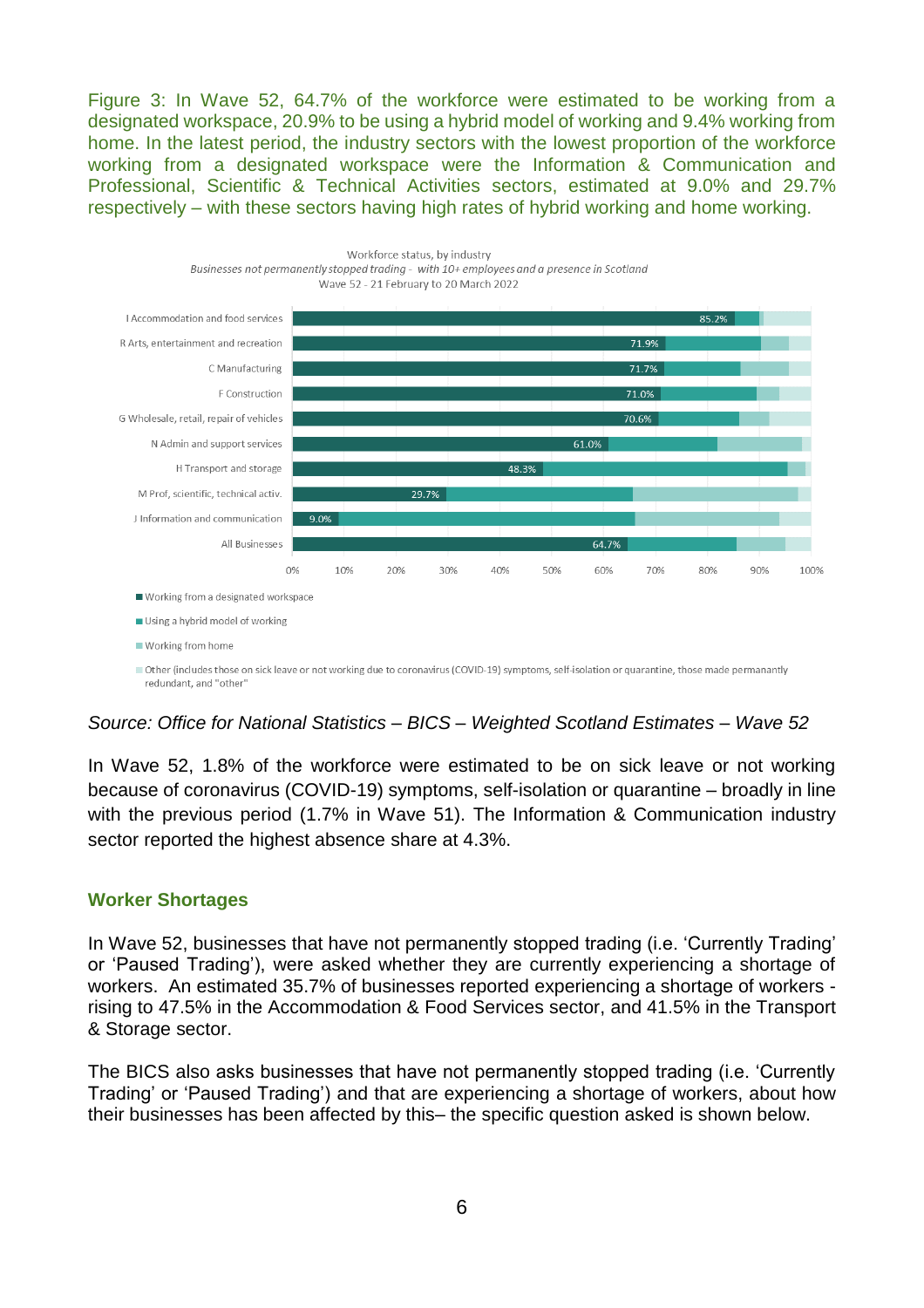**Worker Shortage question:** How has the shortage of workers affected your business?

- Employees working increased hours
- Had to pause trading entirely
- Had to pause trading of some of the business
- Had to recruit temporary workers
- Unable to meet demands
- Not sure
- My business has not been affected

Figure 4: In Wave 52, 60.7% of businesses reported that the shortage of workers has resulted in employees working increased hours, and 31.8% of businesses reported that they have been unable to meet demands due to a shortage of workers.



*Source: Office for National Statistics – BICS – Weighted Scotland Estimates – Wave 52*

## <span id="page-6-0"></span>**Vacancies**

In Wave 52, businesses were asked about how difficult it has been to fill vacancies in the last month compared to normal expectations. Of businesses not permanently stopped trading, 40.0% reported that vacancies were more difficult to fill in the last month compared with normal expectations for this time of year – a similar rate to Wave 50 (40.6%). In Wave 52, the Accommodation & Food Services and Arts, Entertainment and Recreation industry sectors had the highest shares of businesses reporting that vacancies were more difficult to fill, at 49.8% and 46.3% respectively.

Businesses who reported that vacancies were more difficult to fill were asked about the reasons for this. Overall, the most frequently reported reasons were the low number of applications for the roles on offer, and the lack of qualified applicants for the roles on offer (reported by 57.1% and 53.1% of businesses respectively).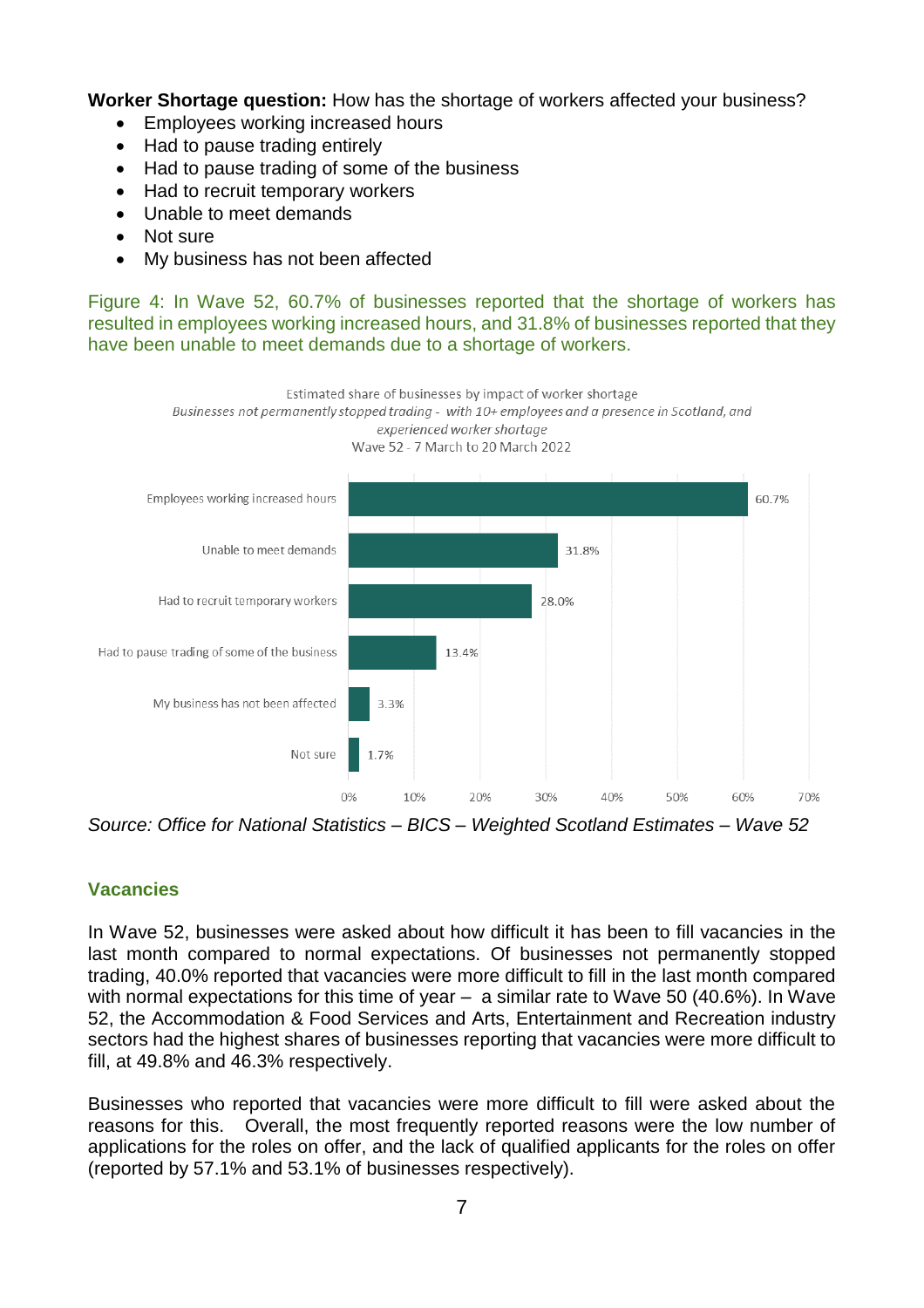#### **Prices**

The BICS asks businesses, that are currently trading, about how the prices of materials, goods and services bought and sold compare to normal price fluctuations. Note that businesses were asked about prices in the last month and so responses will be from the time of completion of the survey questionnaire (7 March to 20 March 2022 for Wave 52) with the full question reference period (looking back at the last month) covering 7 February to 20 March 2022 for Wave 52. Prior to Wave 42, these questions asked about prices in the last two weeks rather than the last month.

Figure 5: In Wave 52, 53.4% of currently trading businesses reported that the prices of materials, goods or services bought had increased by more than normal price fluctuations – up from 49.4% of businesses in Wave 50 and is the highest level in the series. By contrast, only 20.4% of businesses currently trading reported that they had increased the price of goods or services sold.



*Source: Office for National Statistics – BICS – Weighted Scotland Estimates – Wave 18 to 32, 34, 36, 38, 40, 42, 44, 46 ,48, 50, 52*

In the latest period, the industry sectors with the highest proportion of businesses reporting increases in prices of materials, goods and services bought were Manufacturing (68.7%) and Construction (66.6%).

In Wave 52, businesses not permanently stopped trading were asked in which ways their business had been affected by any price rises they had experienced.

Around two thirds (65.3%) of businesses not permanently stopped trading reported that they had been affected by general price increases in some way; the top three impacts reported by businesses were having to absorb costs (46.0%), passing on price increases to customers (31.0%) and having to change suppliers (12.2%).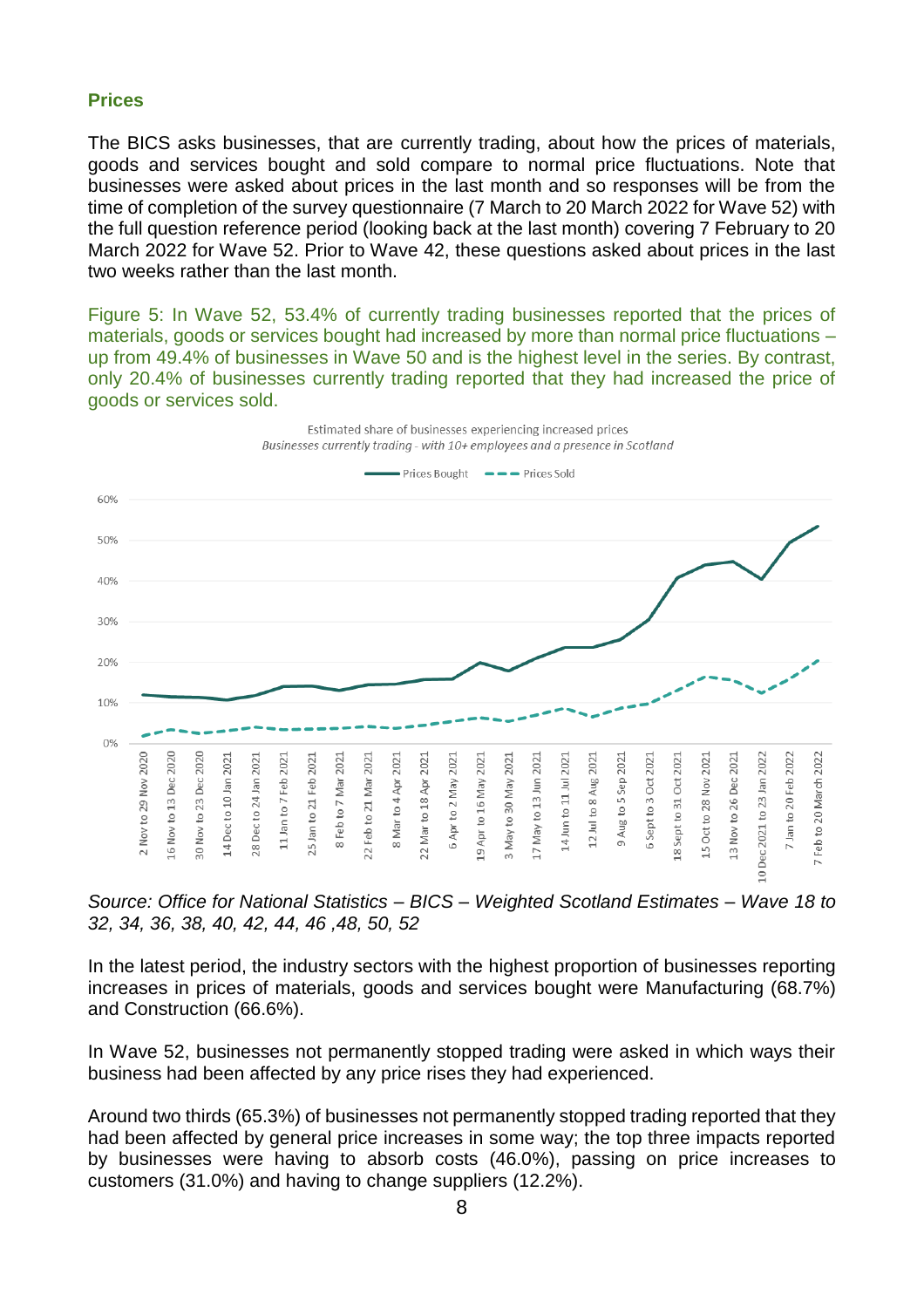#### <span id="page-8-0"></span>**Access to goods and materials**

The BICS asks businesses that have not permanently stopped trading, about supply chains and the impact of the end of the EU transition period. Since Wave 43, businesses have been asked about changes to their business over the past month. In the waves prior to Wave 43, businesses were asked about changes in the previous two weeks. This means that any time series trends in the following sections should be interpreted with caution.

**Question:** Has your business made changes to supply chains due to the end of the EU transition period?

- Yes
- $\bullet$  No
- Not sure
- Not applicable

Note for the results for this question, we have excluded 'not applicable' responses from the analysis.

An estimated 6.1% of applicable businesses reported having made changes to supply chains due to the end of the EU transition period. The proportion of businesses reporting these changes has decreased since February 2022 (10.6% in Wave 50). However, the majority (84.2%) of businesses reported not making any changes to supply chains due to the end of the EU transition period.

The majority (81.7%) of applicable businesses who had not permanently stopped trading, reported being able to access the materials, goods or services they needed from within the UK over the past month. A very similar proportion (82.0%) reported that they were able to get these from the EU in the last month. A further 14.1% reported that they had to change suppliers or find alternative solutions in order to get the materials, goods or services they needed from the EU and only 3.9% reported that they were unable to get them. These values are generally similar to when they were first asked in March 2021 (Wave 27).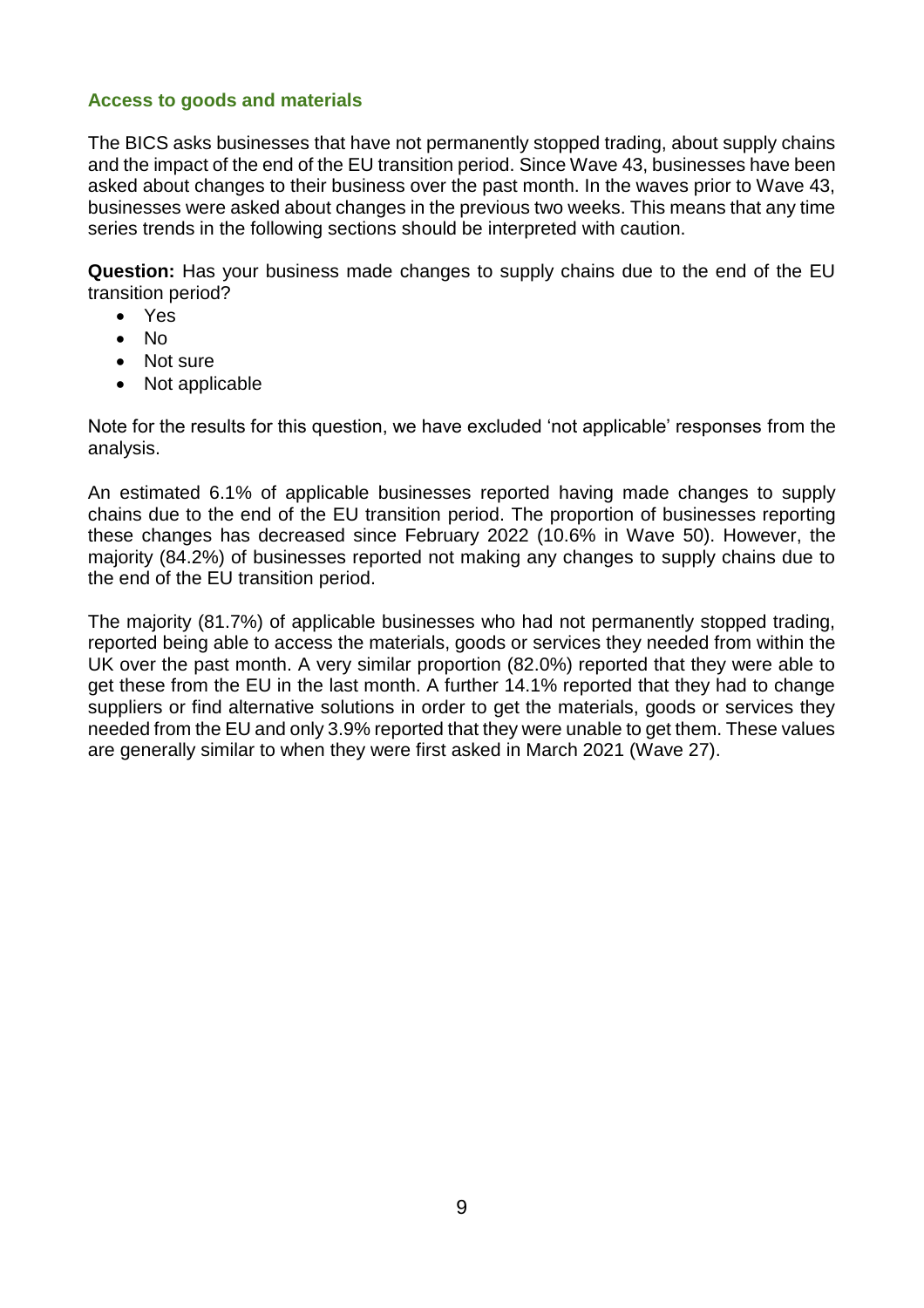Businesses were asked if they had been affected by recent increases in energy prices.

Figure 6: An estimated 39.7% of applicable businesses that have not permanently stopped trading, reported that they had not been affected by the recent increases in energy prices.



*Source: Office for National Statistics – BICS – Weighted Scotland Estimates – Wave 52*

## <span id="page-9-0"></span>**End of the EU transition period**

Businesses not permanently stopped trading were asked if they had any extra costs due to the end of the EU transition period.

Additional transportation costs have been the most commonly reported costs since May 2021 (Wave 30), when they surpassed the second most commonly reported extra costs (due to increased red tape).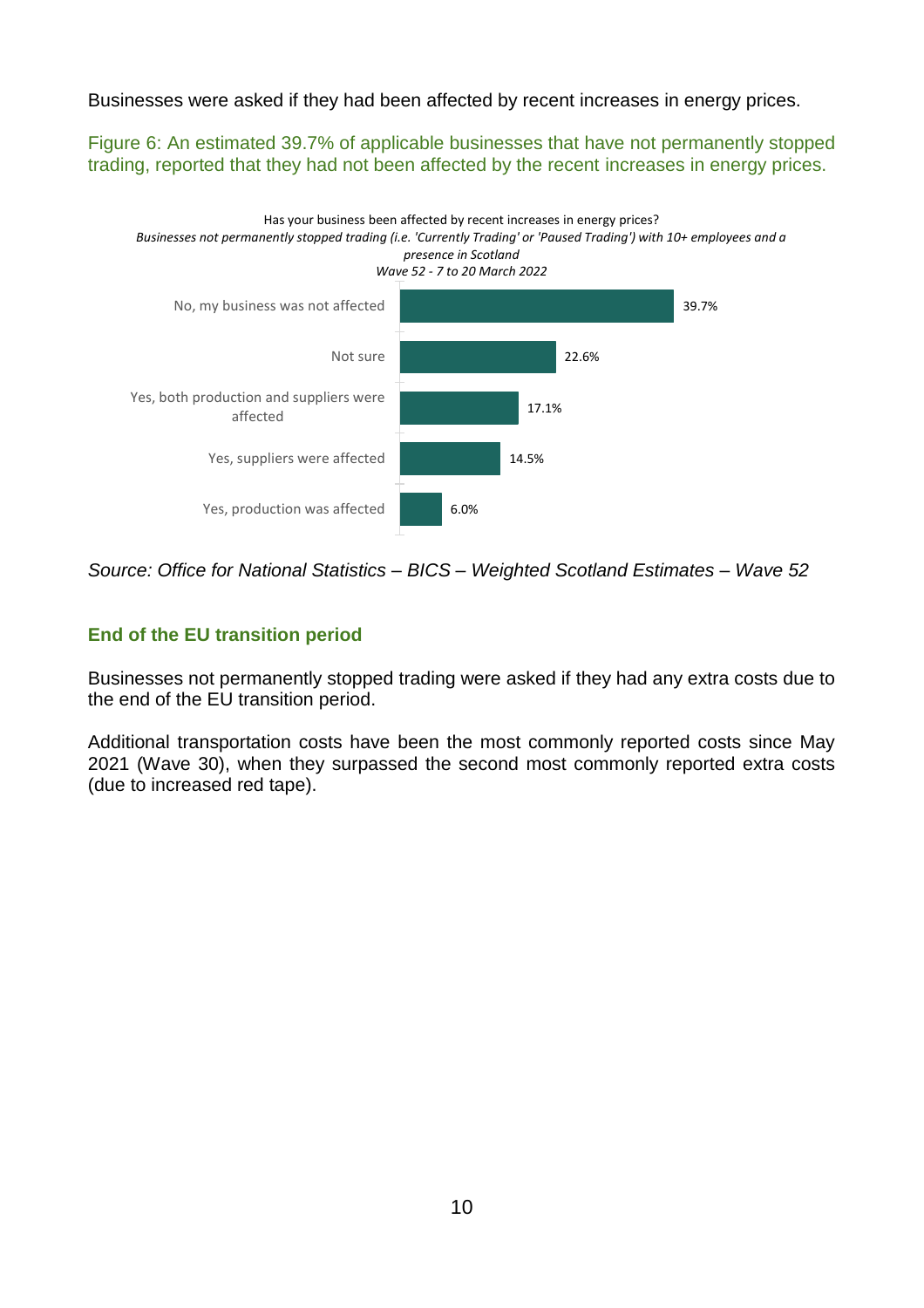Figure 7: Of the relevant businesses, an estimated 41.3% reported incurring no extra costs due to the end of the EU transition period. The most commonly reported additional costs continued to be those associated with transportation (20.9%) and increased red tape (15.1%).



#### *Source: Office for National Statistics – BICS – Weighted Scotland Estimates – Wave 52*

Figure 8: The proportion of relevant businesses reporting no extra costs increased between November 2021 and February 2022 (from 38.7% in Wave 44 to 47.3% in Wave 50), but has decreased in the most recent wave (41.3% in Wave 52).



*Source: Office for National Statistics – BICS – Weighted Scotland Estimates – Waves 27- 33, 35, 37, 39, 42, 44, 46, 48, 50, 52*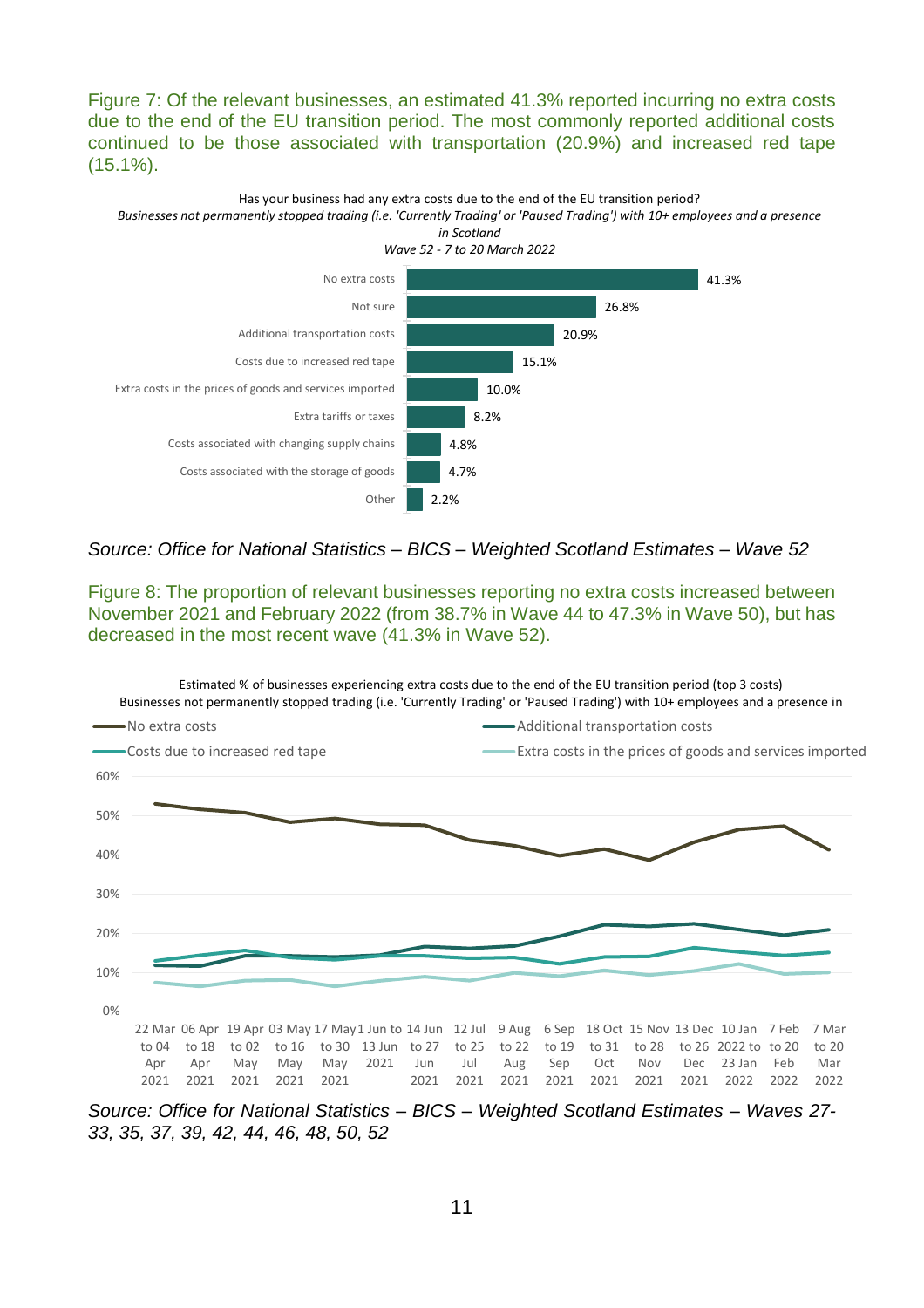#### <span id="page-11-0"></span>**Sending goods to and from Northern Ireland**

The proportion of businesses that reported sending goods from GB to Northern Ireland in the last 12 months has been gently but steadily decreasing since this question was first asked, from an estimated 13.3% in January 2021 (Wave 23) to 9.4% in March 2022 (Wave 52). Over the latest month, 9.4% of relevant businesses reported that the volume of goods they would normally send to Northern Ireland had decreased and 72.5% reported that it had stayed the same.

#### <span id="page-11-1"></span>**Stock**

In Wave 52, the majority (87.8%) of businesses that have not permanently stopped trading reported that they were not stockpiling goods or materials, whereas an estimated 7.4% of businesses reported that they were stockpiling.

Businesses were also asked how their stock levels in the past month compared to normal expectations for this time of year. In Wave 52, the proportion of applicable businesses reporting that stock levels have not changed was the highest it has been since this question was first asked in November 2020 (from 49.6% in Wave 18 to 66.7% in Wave 52). Correspondingly, the proportion of applicable businesses reporting that stock levels are lower than normal was the lowest that is has been during this period (from 24.4% in Wave 18 to 10.8% in Wave 52).

Figure 9: An estimated 15.0% of businesses reported that stock levels were higher in the past month compared to normal expectations, while 10.8% reported that stock levels were lower than normal.



*Source: Office for National Statistics – BICS – Weighted Scotland Estimates – Waves 18- 29, 31, 33, 35, 37, 39, 42, 44, 46, 48, 50, 52*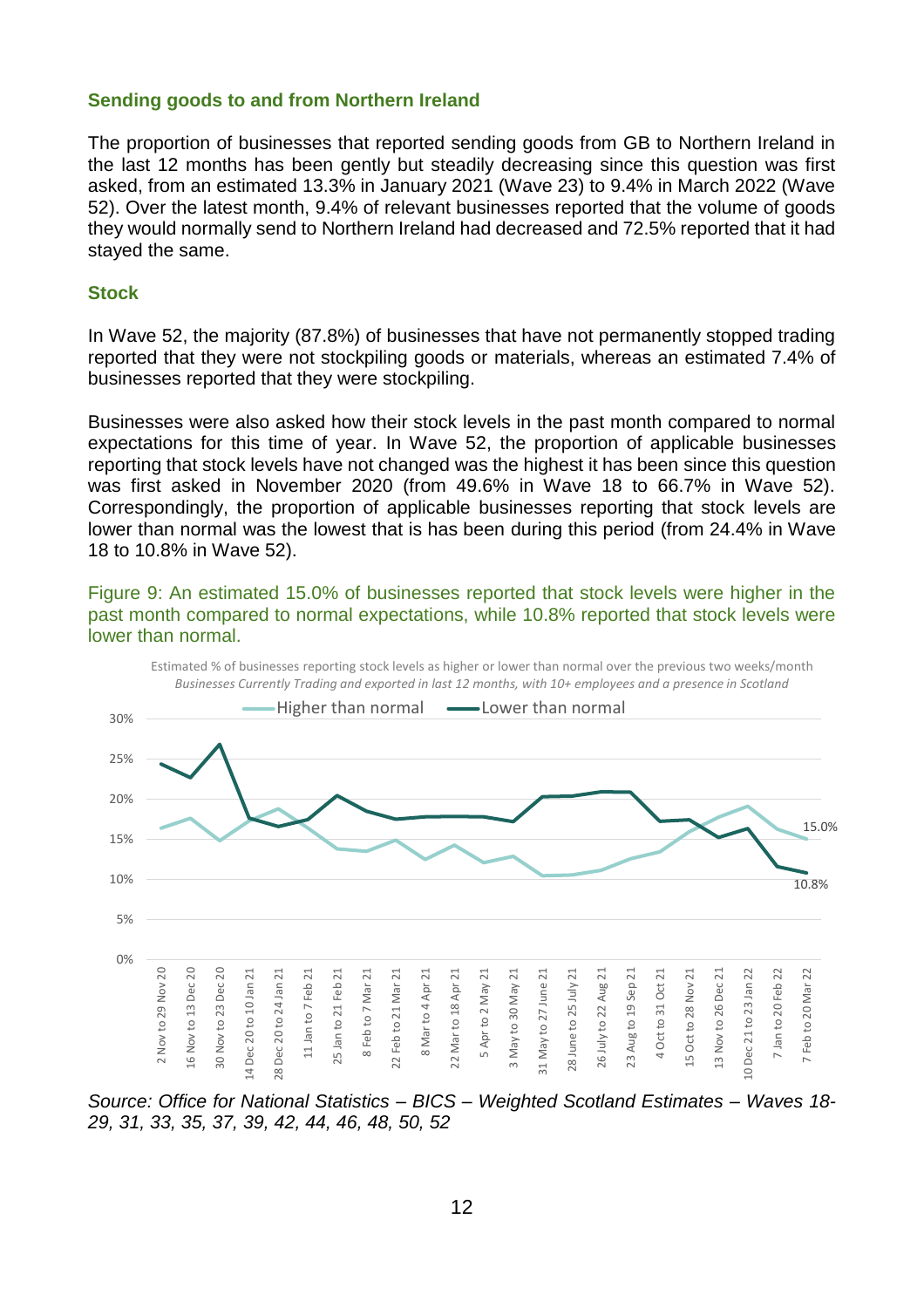Businesses currently trading that reported stock levels as being higher or lower than normal were asked what has had the greatest impact to stock levels in the past month.

**Question:** Over the last month, what has had the greatest impact to your business's stock levels?

- Coronavirus (COVID-19) pandemic
- End of the EU transition period
- Coronavirus (COVID-19) pandemic and the end of the EU transition period
- Other
- Not sure

Figure 10: EU exit combined with COVID-19 emerged as the most commonly reported factor to impact stock levels in Wave 52 (34.5%), and the proportion of companies reporting this has increased since December 2021 (29.3% in Wave 48).



<span id="page-12-0"></span>*Source: Office for National Statistics – BICS – Weighted Scotland Estimates – Waves 24- 29, 31, 33, 35, 37, 39, 42, 44, 46, 48, 50, 52*